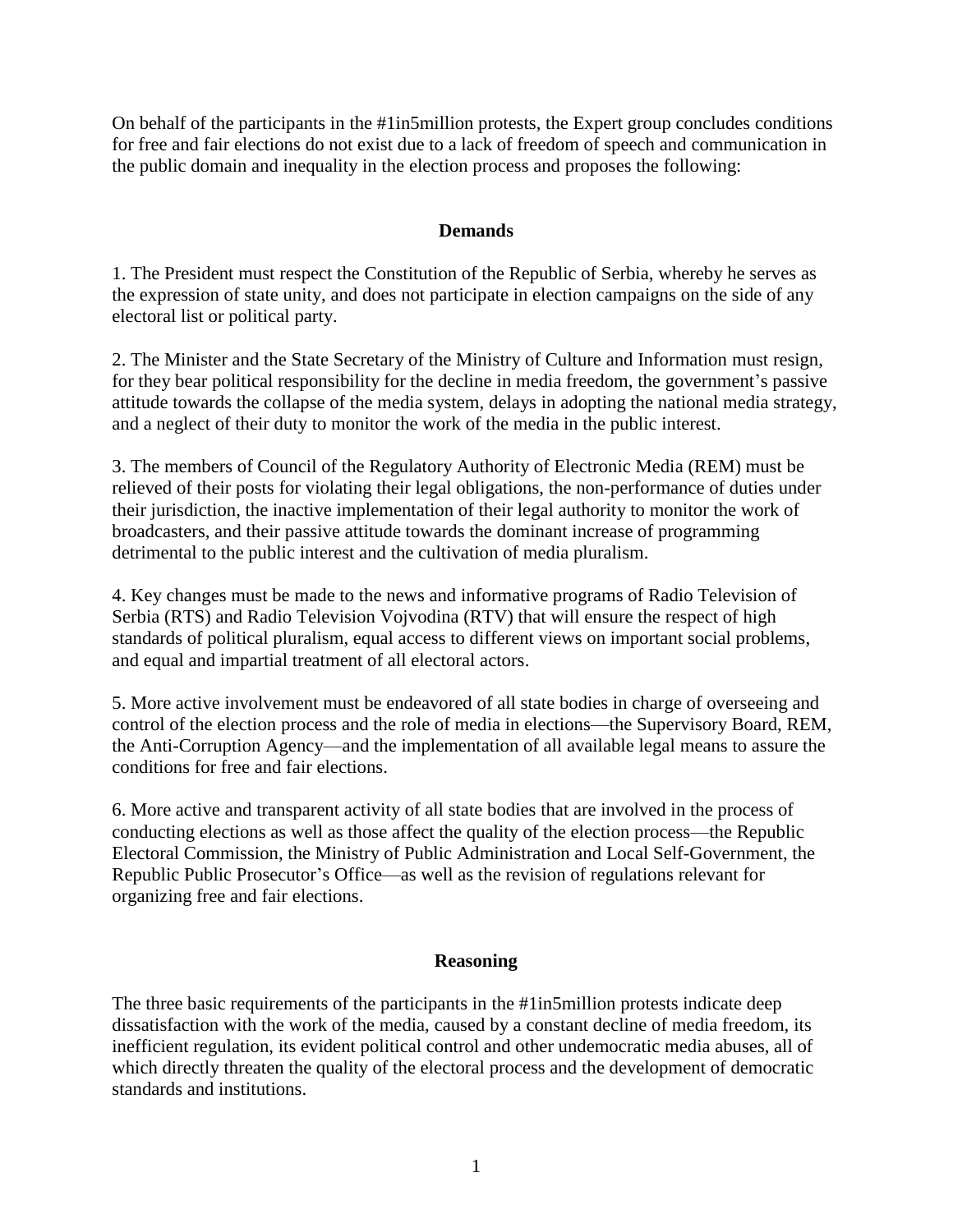Free elections and free media are highlighted as problems by international political institutions (European Parliament, Council of Europe, European Commission) as well as organizations that regularly monitor and rank-order democratic and media development in the world.

The 2019 Fredom House *Freedom in the World* report indicates that, for the first time since this index has been measured in Serbia, the country's status has downgraded from Free to Partly Free. According to the *Economist Intelligence Unit Index*, the level of freedom in Serbia in 2018 was lower than it was in 2013 after the Vucic regime came to power, and it has been declining steadily since 2015.

Serbia has seen the biggest drop in the media freedom category. The latest report of the international organization *Reporters without borders* indicates that Serbia dropped 14 places on the World Press Freedom Index over a course of a single year.

Since 2012, all indicators of media freedom record a downward trend. Such conclusions are also being drown by national researchers, experts, and the general public. According to most of the findings, the key reason for the collapse of media freedom is the growing authoritarianism of the political system, prohibition of public criticism, and categorization of independent media as a political opponent, together with the opposition, independent institutions, and non-governmental organizations. This hostility is dictated by the President and the ruling coalition, which is then accepted as ordinary behavior by state institutions, as well as media close to the government.

The roles performed by the media close to the government fall into distinct categories. The public broadcasters, namely RTS and RTV, ignore and minimize critical developments in political and public life. Events of public importance are mainly presented from the perspective of the authorities, while opposing views are mainly presented as coming from those who indirectly support the government or cooperate with it in various areas. Leading commercial broadcasters are either vocal carriers of campaigns aimed to discredit individuals, parties, NGOs, media, or independent institutions critical of the government, or open and unduly supporters of the ruling party, state institutions and the President. Print media outlets with the highest circulation lead the smear campaigns of targeted individuals, the spread of false news, and the atmosphere of fear and insecurity in society.

During election campaigns, such pre-cooked reporting makes it easy to discredit the political programs and ideas of the opposition. Smear campaigns and attacks on government critics and opponents during the non-election period, in fact constitute negative campaigns that benefit the government. During the election period, they are supplemented by the blending of campaign events and government events, as well as the abuse of public resources that serve to positively promote the ruling parties and candidates. Limiting such forms of political abuse of media is important for the establishment of a level electoral playing field for all participants and actors.

The current situation is directly stimulated and facilitated by inactive, weak, and inconsistent state institutions (National Assembly, Ministry of Culture and Information, Public Prosecutor's Office) and regulatory or control bodies (REM, Anti-Corruption Agency, The Commissioner for the Protection of Equality) that do not undertake action within their jurisdiction, nor any action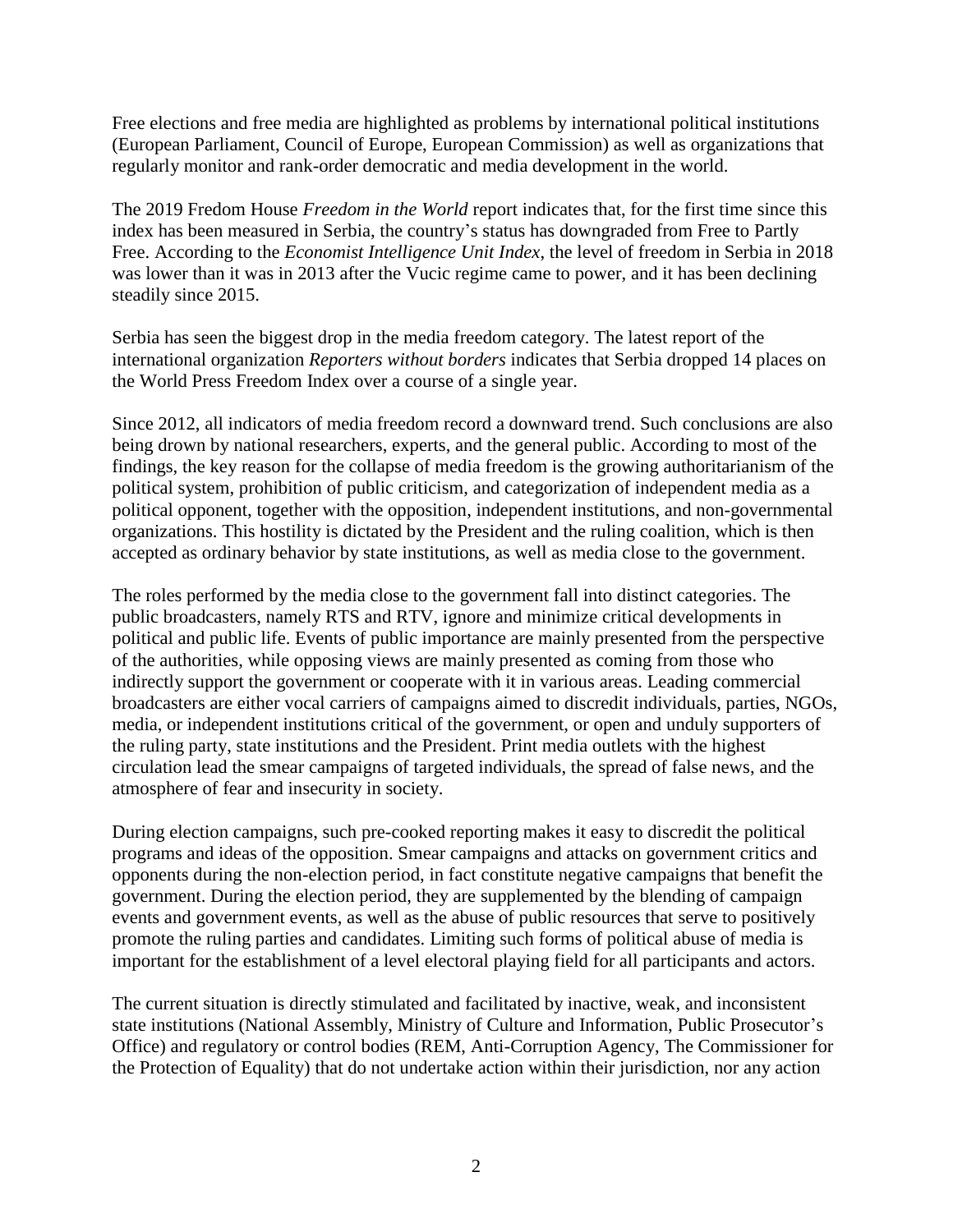aimed at affirming their reputation and mobilizing public support to change the existing media environment.

By blocking communication in the public domain and disenabling critical and alternative points of view, public opinion cannot be freely formed, and citizens are deprived from the possibility of reaching an informed judgment on issues of public importance as well as possible ways of resolving them. In such non-democratic conditions, where there is no media freedom, it is not possible to prepare and conduct free and fair elections, so liberating the media from its illegitimate political and economic constraints is a prerequisite for establishing free and fair electoral conditions.

Media reforms in Serbia have not created new institutions that have a high level of autonomy combined with a high level of responsibility; hence they do not work at present in the public interest.

The ongoing, unsuccessful, and difficult process of adopting a new Strategy for the Development of the Media System started in 2016, when the privatization of the media was completed, and project co-financing was applied for the first time. It attests that media freedom and regulations are not a part of the regular process of creating public policies, but rather a battlefield for political conflicts. The more than three-year delay in adopting the strategy is a testament to the unwillingness of the authorities to regulate the work of the media in the public interest, and protect the values of media freedom.

The way in which the privatization of the media was carried out caused significant problems (the concentration of local media ownership in the hands of party members, the purchase of private media with public funds, shutting down and depriving entire regions of local media). The system of co-financing media projects in the public interest is applied with a series of weaknesses. Under political influence, the relevant Commissions mainly channel the money to media under ruling party control; and instead of quality content, private political interest is financed by public funds. Media laws are not enforced, REM does not effectively perform its duties, public broadcasters —RTS and RTV—are not financially independent and work under various pressures, commercial broadcasters are financially supported and politically misused by the authorities, tabloids are financed by public funds and encouraged to attack government critics through negative campaigns.

The new media laws envisaged a high level of autonomy for the regulatory bodies, primarily REM, as well as the public broadcasters, but these neither established standards regarding the responsibility of the aforementioned towards the public nor the control of their work in the public interest. This separation of autonomy and accountability led to a self-proclaimed pardon of all institutions and competent state bodies (the Ministry of Culture and Information, the National Assembly Committee on Culture and Information, REM, the management of RTS and RTV)—absolving them of guilt for the poor state of the media system and the work of the media. It created a climate of irresponsibility in which it is possible to conclude that whilst the legislation is getting better, the media is becoming less free.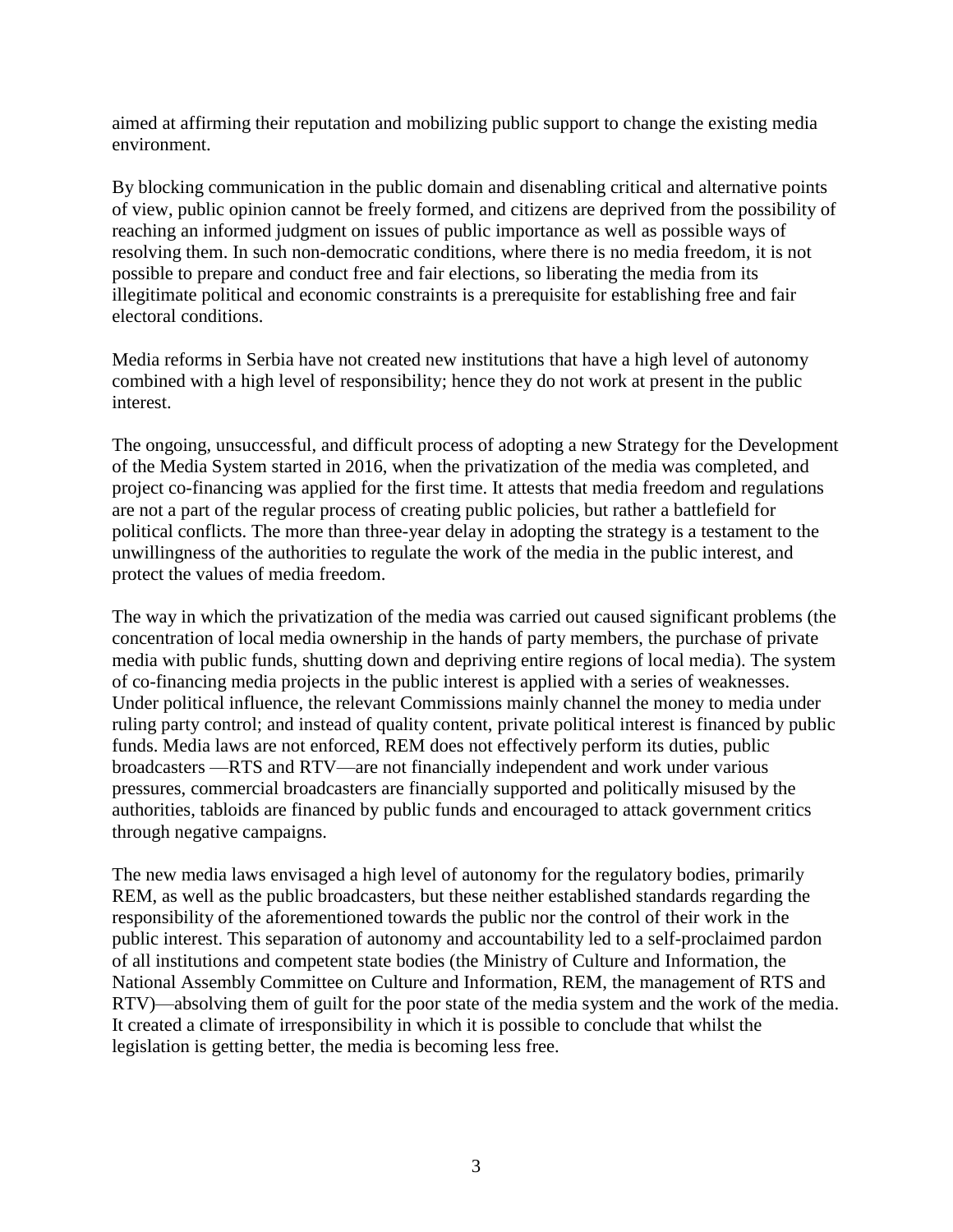The preparation for the establishment of fair electoral conditions therefore begins with the liberation of the public sphere. This means, inter alia: replacement of the individuals in charge within institutions that monitor the implementation of media laws (Ministry, REM); more active and responsible work of all institutions that control the election process and oversee the role of the media in election campaigns; normalization of political communication through respecting standards of quality and professionalism of the media; and enabling a level playing field in politics (free and unencumbered political competition) without which it is impossible to choose freely and an informed manner one's representatives through the electoral process.

By applying pressure on voters (primarily those employed in the public sector, and beneficiaries of social welfare, which together constitute at least the preponderance if not majority of potential voters) and spreading fear, free elections and the rule of law guaranteed by the Constitution are undermined. The imprecision and selectivity in the implementation of election regulations and procedures, as well as the insufficient training of individuals serving in various electoral bodies (primarily polling boards) result in a number of procedural and technical errors during the conduct of elections. These tend to be repeated in every election cycle. Moreover, there is a lack of confidence in the accuracy of the voters list among citizens and political actors, due to the existing disparity between the number of adult citizens living in Serbia and the number of registered voters contained in the Single Electoral Roll. As a consequence, the confidence of citizens and political actors in the election process has diminished, and the legitimacy of election results and the very essence of free and fair elections has been undermined.

### **Recommendations**

### *President of the Republic of Serbia*

1. The President, who according to the Constitution serves as the expression of the state unity of the Republic of Serbia, must not participate in election campaigns on the side of any electoral list or political party. In order to ensure equal conditions for all electoral participants, the President must not be the electoral list leader, nor take part in promotional rallies, or use his official duties for the purpose of directly or indirectly promoting any electoral participant.

2. After the elections, the rule that the President of the Republic cannot participate in the election campaign on the side of any electoral participant should be incorporated in the relevant legislation.

### *Ministry of Culture and Information*

1. The Ministry should actively participate in the creation and implementation of media public policies, monitor and inform the public and the National Assembly about the implementation of the legislation, propose regulations in areas where negative trends are noticed throughout the entire media system (including printed, electronic and online media)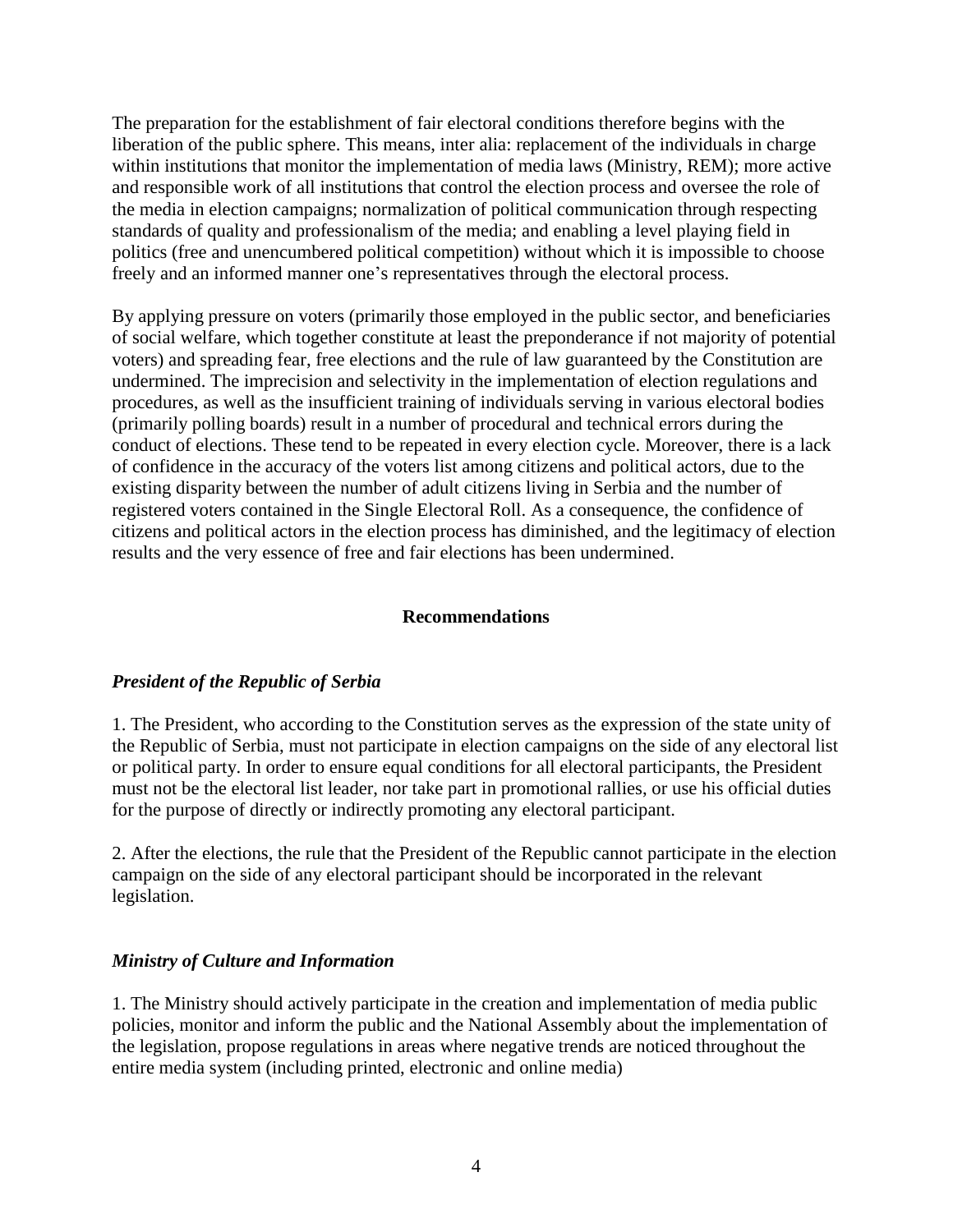2. In accordance with its legal obligation, the Ministry should monitor the work of the media, and identify problems, such as: concentration OF WHAT???? at the local, as well as the national level, endangering pluralism, excessive commercialization, tabloidization, journalist safety.

3. The Ministry should develop a mechanism to enable public funding only for content that serves the public interest (media that do not violate the code of responsible journalism, clear criteria for quality assessment, reports on the special-purpose spending of the funds, and monitoring the funds are spend in accordance with the criteria of open competition)

# *Regulatory Authority of Electronic Media (REM)*

1. A legally regulated procedure against the members of Council of the Regulatory Authority of Electronic Media should be initiated to relieve them of their posts for the non-performance and dereliction of duties under their jurisdiction, the inactive implementation of their legal authority to monitor the work of broadcasters, inefficient control of their work in relation to those to whom a broadcast license has been granted, ineffective control over the work of public broadcasters, non-enforcement of measures, a passive attitude towards the dominant increase of programming detrimental to the public interest and the cultivation of media pluralism (tabloidization, dominance of reality programs, negative campaigning against critics and political opponents of the government, biased news and information programing), as well as a lack of action to fill vacant positions on the Council.

2. An effective procedure to elect new members of the REM Council should be initiated, with reference to existing procedure, deadlines, and with consideration of the demands made by the participants of the #1in5million protest—to elect members who meet high professional requirements and are proven advocates of freedom of expression.

3. Until the next election is held, REM should supervise and publish quarterly analytical reports on the news and information programs of RTS and RTV, and one report on the programs of national broadcasters.

4. REM should launch various forms of public and professional debates regarding general and election reporting by public and other broadcasters, in order to gather proposals on how to better protect the public interest in electronic media.

5. REM should adopt a Rulebook on News and Information Programing Standards that will be binding for all broadcasters, based on all features and remarks put forward in previous research reports and expert discussions. This Rulebook should prevent smear campaigns and hate speech, and stop the collapse of standards of objectivity, independence, and accountability of the media. It should also establish a specific set of standards for public media broadcasters (pluralism, impartiality, fair treatment of different views).

6. REM should adopt a new Rulebook Regulating the Conduct of Media in Elections, with precise obligations for all types of broadcasters and programs. This Rulebook should prevent the misuse of public authority and resources for the purposes of promoting certain election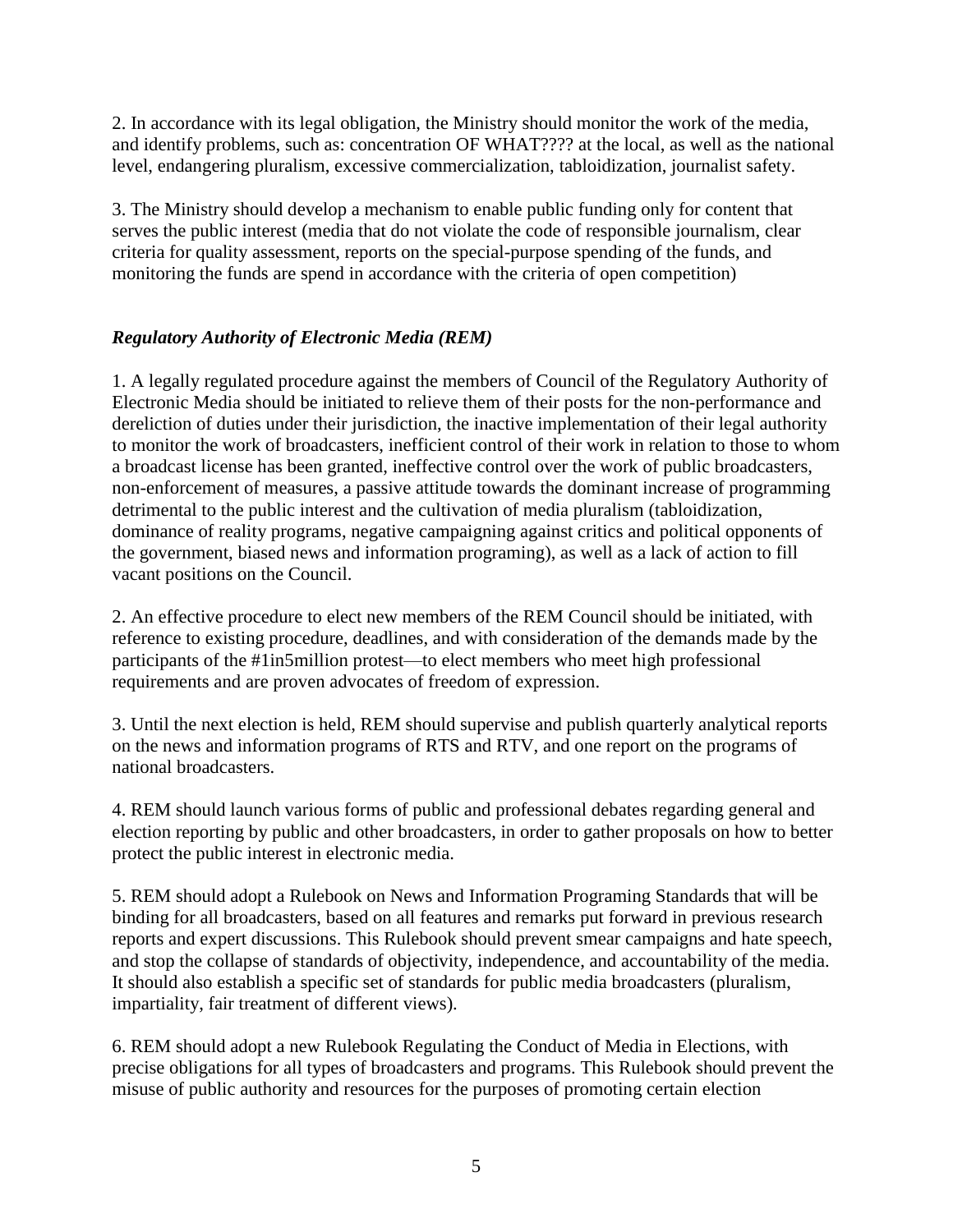participants as well as limit the time of paid political advertising per participant/actor/list, since these are seen as the most profound sources of inequality in mobilizing voter support.

7. During the election campaign, REM should monitor the conduct of the media and publish the results of the national broadcasters' monitoring once a week. The monitoring of the work of local broadcasters should be performed according to an annual plan.

8. Until the next election is held, the National Assembly should organize public debates discussing the work of REM every six months.

# *Public broadcasters RTV and RTV*

1. Until the next election is held, every three months REM should publish reports containing the results of a detailed quantitative and qualitative analysis of the relevant sample of RTS and RTV news and information programs, with particular consideration to public interest and independent editorial policy.

2. The Program Councils of the public broadcasters examine the reports of REM in open sessions and make recommendations to improve their respective news programs in accordance with the findings of these reports.

3. On the basis of the Law on Public Service Broadcasting and the REM Rulebook on News Programming Standards, RTS and RTV should adopt self-regulatory document, Reporting Guidelines, with clear instructions on how to fulfill their legal obligations of thorough and impartial reporting reflecting political pluralism and presentation of confronted views in everyday programs, and during the election period.

4. Based on the best practices of public broadcasters in Europe, RTS and RTV should introduce new debate broadcasts on issues that, according to relevant opinion polls, are of major concern to citizens. The participants in these broadcasts should be renowned academics, experts from state institutions, civil society organizations and opposition parties and selected professionally by the editorial boards in order to ensure the exchange of opposing views.

# *Supervisory Board*

1. A Supervisory Board should be formed as a non-executive body in order to oversee the conduct of all electoral actors (electoral lists, media, state bodies), in accordance with the provisions of the Law on the Election of Members of Parliament.

# *Anti-Corruption Agency*

1. The Anti-Corruption Agency should adopt bylaws that indicate clearly those sorts of public resources, rallies, and meetings that cannot be use by public officials to promote political entities.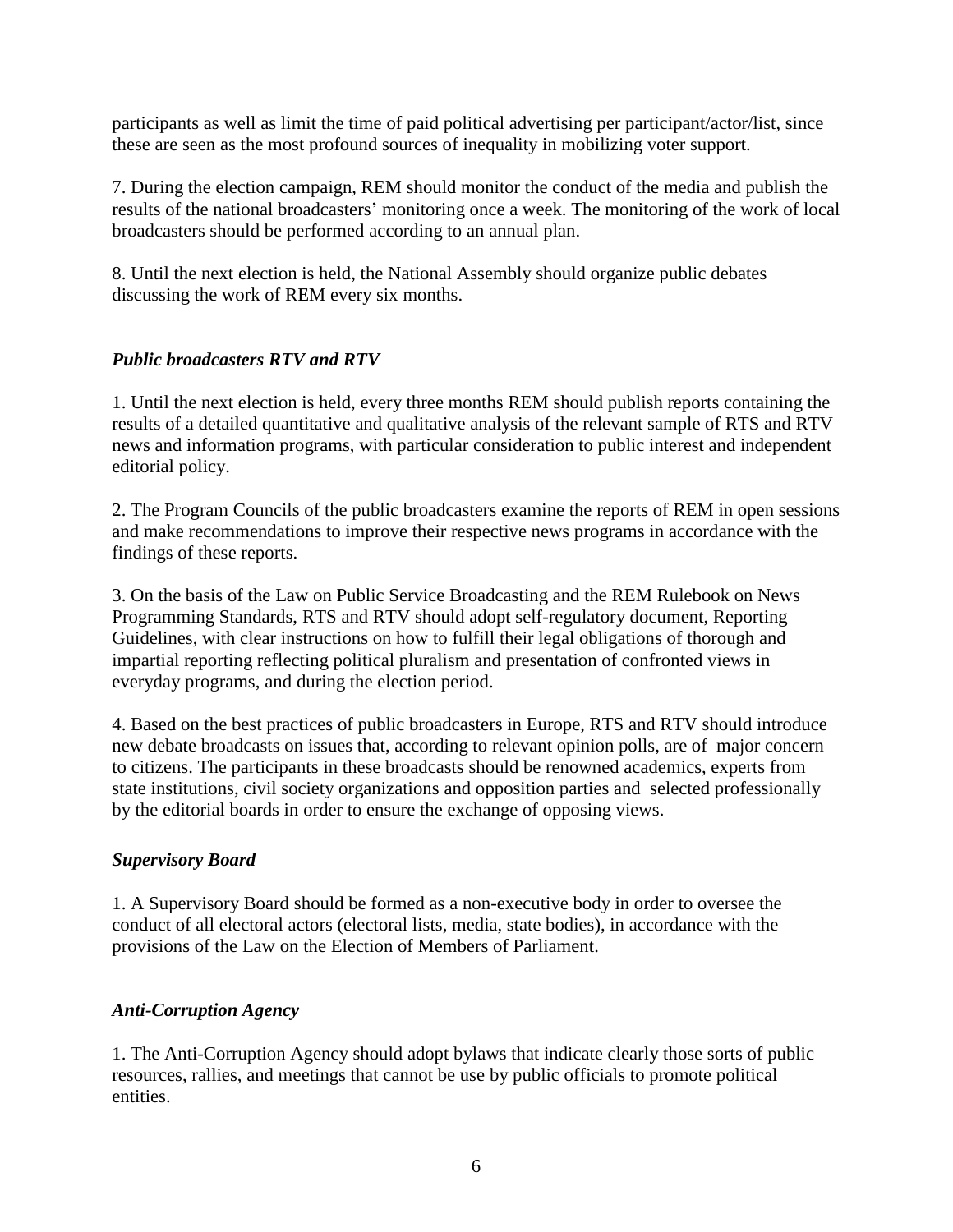2. The Agency should immediately react to any violation of Article 29 by initiating the relevant *ex officio* procedure and issuing a warning as soon as possible.

3. During the election campaign, the Anti-Corruption Agency should publish public reports about the field monitoring of the election campaign every two weeks.

### *Pressure on voters*

1. The current provisions according to which even ballots containing comments, codes, etc. can be considered valid must be changed, as well as the instructions for the polling boards on how to distinguish valid from invalid ballots.

2. More precise prohibitions must be introduced regarding the use of mobile phones at polling stations. The existing fines for violating such prohibition should be larger, and incarceration should also be introduced as a form of punishment.

3. It must be prescribed by law (instead by the current Polling Board Rules for the Conduct of Elections) that it is prohibited to create lists, apart from official records, of the voters turning out to vote (by writing down a name or ordinal number from the excerpt from the Electoral Roll of the voters who turned out or did not turn out to vote). Fines and incarceration provisions should be introduced as sanctions for the offenders, and it should be possible to file a complaint with the Republic Electoral Commission, which should decide whether voting at that polling station should be repeated.

4. The existing provision forbidding persons who have no rights and duties regarding the carrying out of elections to linger at the polling station should be broadened to include not only the polling station, but also a 50-meter radius from the polling station. Article 58, par. 6 of the Law on the Election of Members of the National Assembly should remain in place, for it prescribes that a complaint may be filed with the Republic Electoral Commission, which shall then decide whether voting at that polling station shall be repeated. Fines and imprisonment for offenders must be introduced by law.

5. Article 19 of the Law on the Protection of Whistleblowers should be amended in the part referring to public whistleblowing to include violations of electoral rights.

6. The Republic Electoral Commission, as a body that ensures the lawful conduct of elections, should launch a comprehensive campaign aimed at educating voters, in particular regarding voting procedures, the importance of voting secrecy, the prohibition against confiscation or concealment of ballots according to the provisions of the Criminal Code, as well as regarding legal mechanisms that protect voters from pressure, including their rights under the Law on the Protection of Whistleblowers.

7. The public prosecutor's office should issue a call for reporting abuses and criminal offenses against electoral rights, electoral bribery, and other related criminal offenses, guaranteeing witness protection in such events. It should also investigate the existence of these criminal offenses even before criminal charges are filed.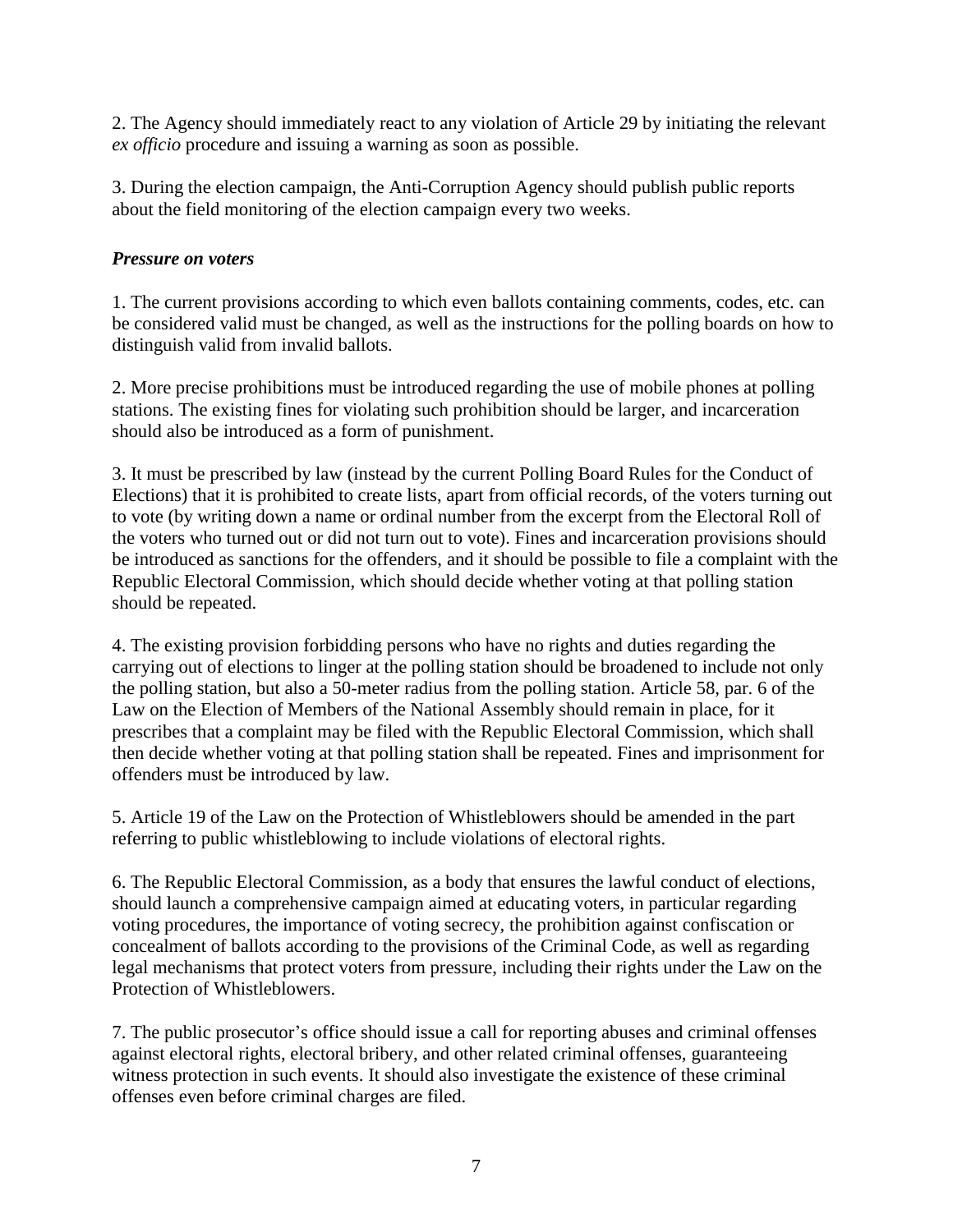### *Election administration*

1. All records on the operations and conduct of polling boards should be published on the Republic Electoral Commission's website immediately after entering the data from the records into the computer system.

2. All subsequent changes to the records on the operation of the polling boards should be prohibited. Existing practice that the entry of results into a control sheet for verifying the logic and calculative concordance of the voting results at the polling station, prior to entering the results in the Records, should continue.

3. Training, testing, and compulsory certification should be a prerequisite for performing duties as a permanent member of the polling board. If the Republic Electoral Commission is unable to organize the said training, this duty should be taken over by the ministry in charge of administrative affairs.

4. Change the existing provisions of the instructions for the conduct of elections, according to which priority for electing the president of the polling board is given to a person with high education and experience in conducting elections. Instead, the instructions should make it mandatory for the president and deputy to be persons employed in public administration.

5. Remuneration for the work of the president and deputy of the polling boards should be increased, but proportional fines should be imposed if the records contain "serious" or "minor" mistakes.

6. Based on best comparative practice, the processing of results should be broadcasted live on the Republic Electoral Commission's website, simultaneously with the entering of the results into the system at the municipal level, by the working bodies and the Statistical Office of the Republic of Serbia.

7. The work of the Republic Electoral Commission must be more transparent. All documents pertinent to the election process, including records from plenary sessions and meetings of working bodies, as well as preliminary and final voting results, should be published. All sessions of the Republic Electoral Commission should be broadcasted live on their website.

# *Electoral roll*

1. The single electoral roll should be compared with the data from the Ministry for Internal Affairs and other state institutions in order to determine the number of "fictive" voters. The process should be modeled on the one conducted in North Macedonia in 2016—the formation of a working group comprised of representatives of all relevant actors from ruling and opposition parties, as well as representatives of foreign and national organizations dealing with election observation.